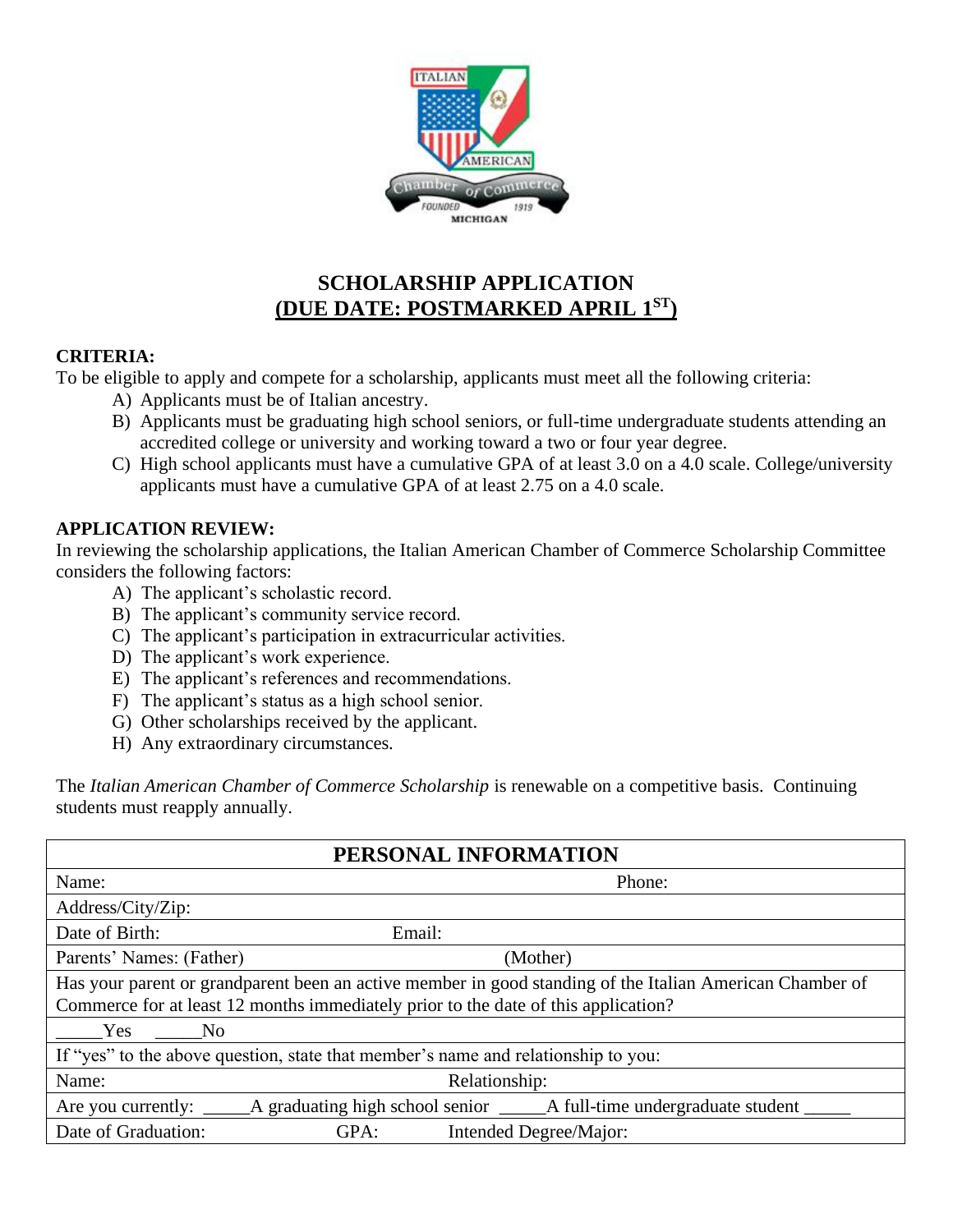| NAME OF INSTITUTION CITY AND STATE DATES ATTENDED                                                   |                                                                                                                                                                                                                                |
|-----------------------------------------------------------------------------------------------------|--------------------------------------------------------------------------------------------------------------------------------------------------------------------------------------------------------------------------------|
| <b>CITY AND STATE</b><br>the control of the control of the control of the control of the control of | If you are a graduating high school senior, list the colleges/universities you have applied to or will be attending:<br><b>STATUS</b>                                                                                          |
| <b>AWARDS AND HONORS</b>                                                                            | <u> 1989 - Johann Stoff, deutscher Stoff, der Stoff, der Stoff, der Stoff, der Stoff, der Stoff, der Stoff, der S</u>                                                                                                          |
| DESCRIPTION OF AWARD/HONOR NAME OF AWARD/HONOR DATE RECEIVED                                        |                                                                                                                                                                                                                                |
| <b>COMMUNITY SERVICE</b>                                                                            |                                                                                                                                                                                                                                |
| NAME OF ORGANIZATION DATE OF SERVICE                                                                |                                                                                                                                                                                                                                |
| EXTRACURRICULAR ACTIVITIES                                                                          |                                                                                                                                                                                                                                |
|                                                                                                     | <b>DATES OF ACTIVITY</b>                                                                                                                                                                                                       |
|                                                                                                     | List any scholastic awards and/or honors you have received:<br>List any community organizations in which you have actively participated:<br>List any other extracurricular activities in which you have actively participated: |

\*attach separate sheet if necessary, to list achievements, etc.